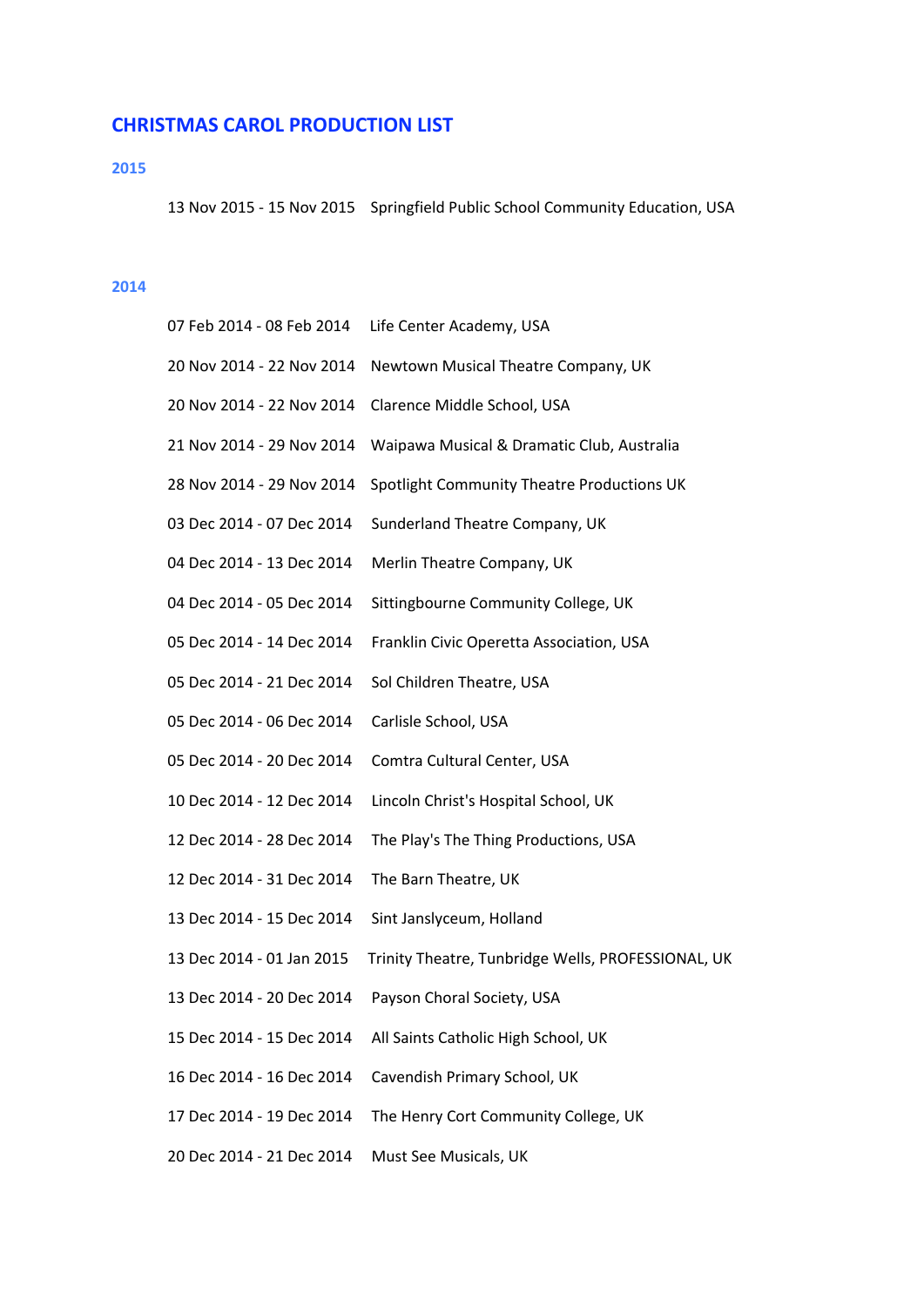#### **2013**

| 01 Feb 2013 - 02 Feb 2013 | <b>Belper Stage Productions, UK</b>                 |
|---------------------------|-----------------------------------------------------|
| 20 Feb 2013 - 23 Feb 2013 | Poulner Players, UK                                 |
| 28 Oct 2013 - 02 Nov 2013 | Young Eastbourne Operatic & Dramatic Soc., UK       |
| 01 Nov 2013 - 09 Nov 2013 | Echuca Musical Theatre Co, Australia                |
| 18 Nov 2013 - 19 Nov 2013 | New Youth Theatre Mansfield, UK                     |
| 19 Nov 2013 - 22 Nov 2013 | Newport Operatic Society, UK                        |
| 27 Nov 2013 - 30 Nov 2013 | Plymkids, UK                                        |
| 27 Nov 2013 - 01 Dec 2013 | Holstebro Festspil, Denmark                         |
| 28 Nov 2013 - 30 Nov 2013 | Poole & Parkstone Productions, UK                   |
| 29 Nov 2013 - 30 Nov 2013 | New Youth Theatre Doncaster, UK                     |
| 30 Nov 2013 - 08 Dec 2013 | <b>Burdock Valley Players, UK</b>                   |
| 02 Dec 2013 - 07 Dec 2013 | Erewash Musical Society, UK                         |
| 07 Dec 2013 - 07 Dec 2013 | Upstagers - Dramovox, UK                            |
| 14 Dec 2013 - 14 Dec 2013 | The Church of Jesus Christ of Latter Day Saints, UK |
| 15 Dec 2013 - 16 Dec 2013 | Welshpool High School, UK                           |

### **2012**

- 20
Jul
2012
‐
28
Jul
2012

MATS
Musical
Theatre
Inc,
Australia
- 24 Oct 2012 29 Oct 2012 Urmston Musical Theatre, UK
- 11
Nov
2012
‐
13
Nov
2012

Rainbow
Youth
Theatre,
UK
- 15
Nov
2012
‐
24
Nov
2012

Victorian
Operetta
Society,
Canada
- 16
Nov
2012
‐
18
Nov
2012

Monticello
High
School,
USA
- 22 Nov 2012 24 Nov 2012 Silhouettes Musical Theatre, UK
- 28
Nov
2012 ‐
29
Nov
2012

Y
Pant
School,
UK
- 30
Nov
2012
‐
02
Dec
2012

Rumson
Fair
Haven
Regional
High
School,
USA
- 03 Dec 2012 04 Dec 2012 Acland Burghley School, UK
- 05
Dec
2012
‐
08
Dec
2012

Mid
Argyll
Musical
Society,
UK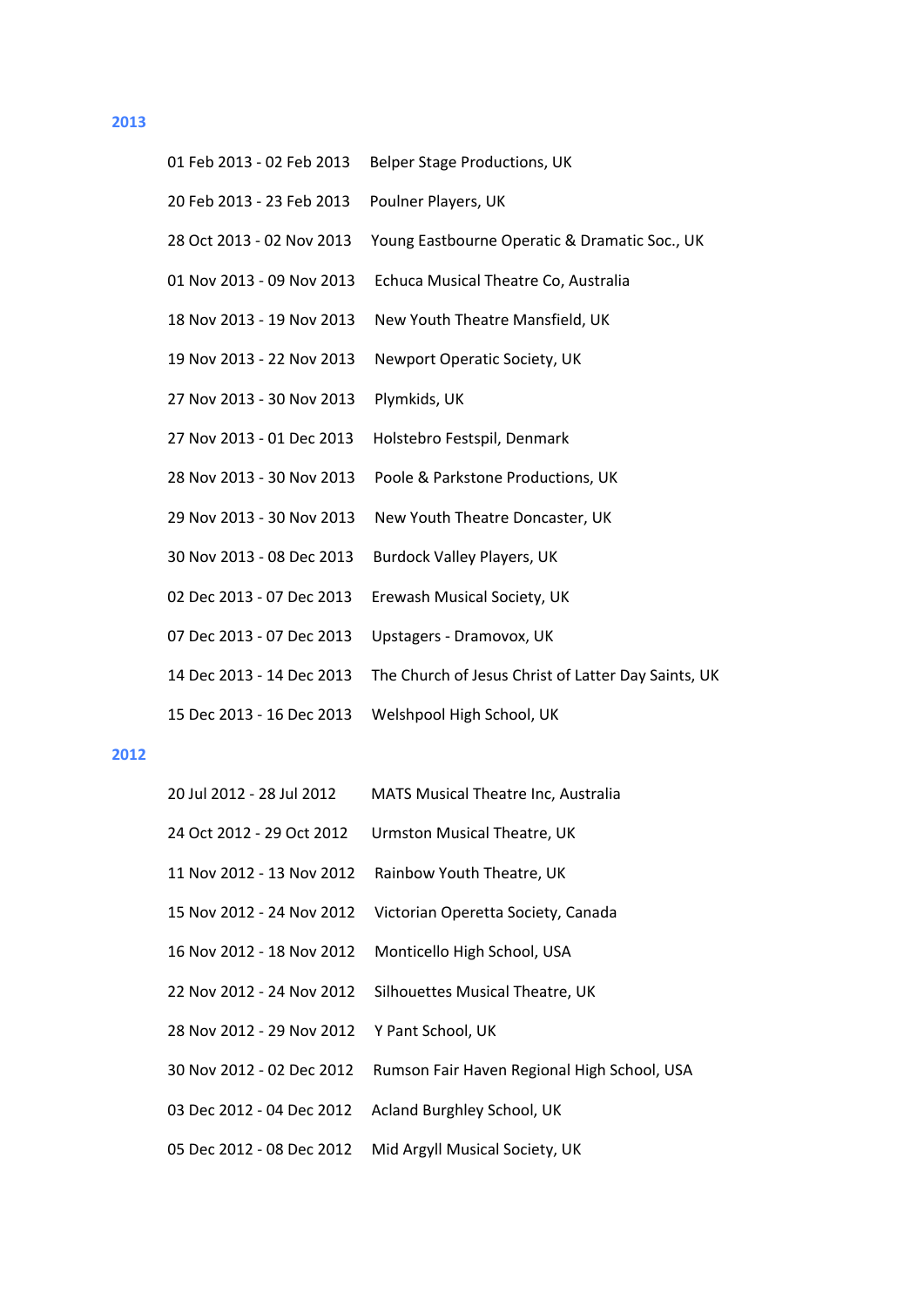| 05 Dec 2012 - 08 Dec 2012 | Union Theatre, UK                         |
|---------------------------|-------------------------------------------|
| 05 Dec 2012 - 07 Dec 2012 | Balcarras School, UK                      |
| 06 Dec 2012 - 10 Dec 2012 | Stord Kulturhus, Norway                   |
| 06 Dec 2012 - 08 Dec 2012 | Selwyn College, Australia                 |
| 06 Dec 2012 - 07 Dec 2012 | Glow Theatre Group, UK                    |
| 10 Dec 2012 - 11 Dec 2012 | New Youth Theatre Leicester, UK           |
| 10 Dec 2012 - 11 Dec 2012 | Brightlingsea Musical Theatre Group, UK   |
| 14 Dec 2012 - 22 Dec 2012 | Bigfork Playhouse Children's Theatre, USA |
| 15 Dec 2012 - 22 Dec 2012 | Rijnstad Voccaltheater, Holland           |
| 16 Dec 2012 - 17 Dec 2012 | Chisholm High School, USA                 |
| 18 Dec 2012 - 22 Dec 2012 | Hinckley Concordia Theatre, UK            |

# **2011**

|                                               | 02 Feb 2011 - 04 Feb 2011 Hatfield Visual Arts College, UK        |
|-----------------------------------------------|-------------------------------------------------------------------|
| 17 Feb 2011 - 18 Feb 2011                     | Ridgewood School, UK                                              |
| 06 Oct 2011 - 08 Oct 2011                     | Hanham Community Centre, UK                                       |
|                                               | 17 Nov 2011 - 19 Nov 2011 Dusmagrik Young People's Theatre Co, UK |
|                                               | 19 Nov 2011 - 13 Dec 2011 Harlequin Musical Theatre, Australia    |
| 21 Nov 2011 - 01 Dec 2011                     | New Youth Theatre, UK                                             |
|                                               | 23 Nov 2011 - 26 Nov 2011 Welford Amateur Dramatics Society, UK   |
| 25 Nov 2011 - 21 Dec 2011 Canyon Theatre, USA |                                                                   |
|                                               | 27 Nov 2011 - 29 Nov 2011 Llandaff Musical Society, UK            |
|                                               | 29 Nov 2011 - 30 Nov 2011 Bedminster Down School, UK              |
| 29 Nov 2011 - 03 Dec 2011                     | Barton Players, UK                                                |
| 30 Nov 2011 - 03 Dec 2011                     | St Margarets Players, UK                                          |
| 01 Dec 2011 - 03 Dec 2011                     | Lord William's School, UK                                         |
| 02 Dec 2011 - 11 Dec 2011                     | Bemidji Community Theater, USA                                    |
| 07 Dec 2011 - 10 Dec 2011                     | Newent Community School, UK                                       |